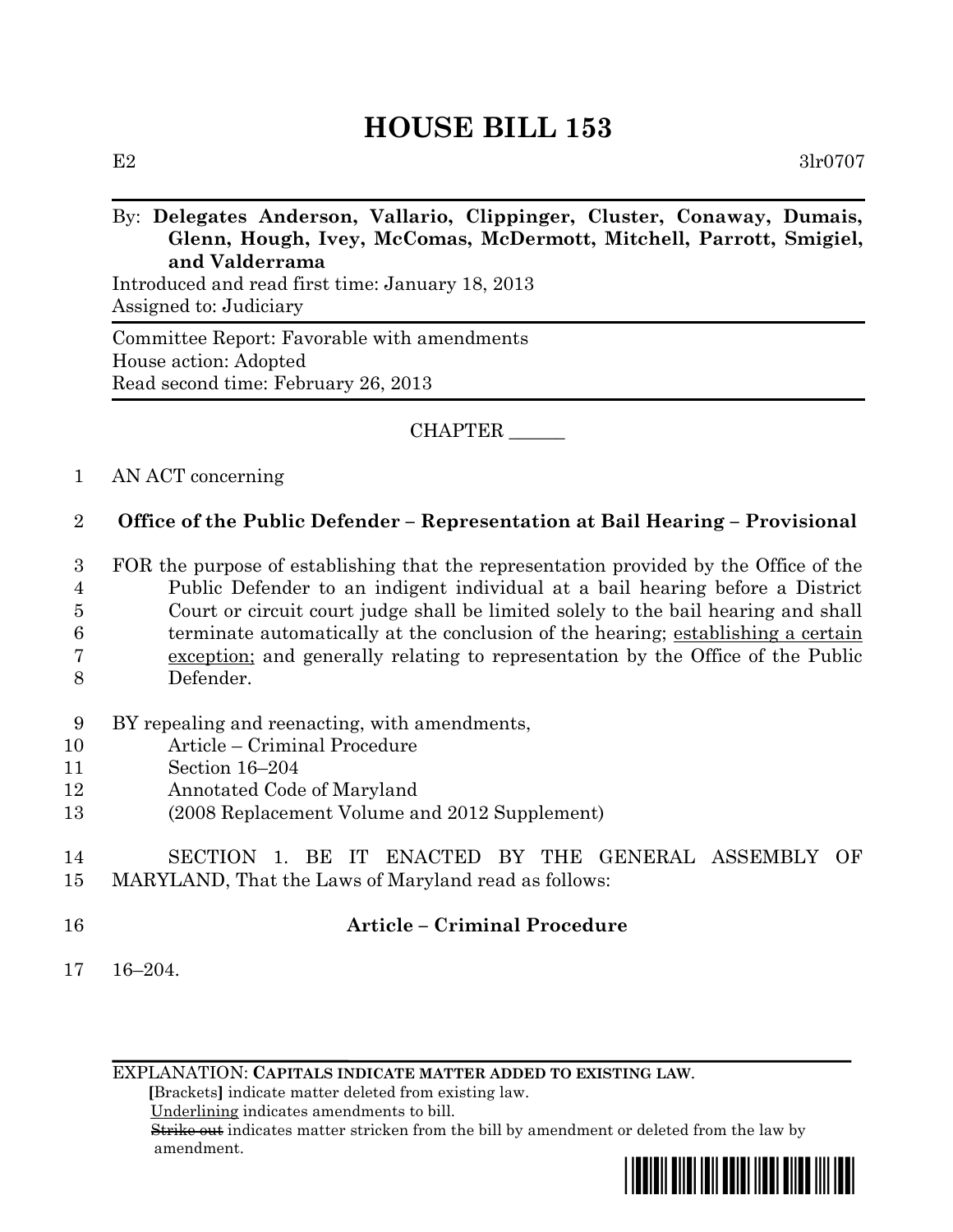#### **HOUSE BILL 153**

| $\mathbf{1}$<br>$\sqrt{2}$<br>$\overline{3}$<br>$\overline{4}$ | Representation of an indigent individual may be provided in accordance<br>(a)<br>with this title by the Public Defender or, subject to the supervision of the Public<br>Defender, by the deputy public defender, district public defenders, assistant public<br>defenders, or panel attorneys.                                                                                                          |
|----------------------------------------------------------------|---------------------------------------------------------------------------------------------------------------------------------------------------------------------------------------------------------------------------------------------------------------------------------------------------------------------------------------------------------------------------------------------------------|
| $\overline{5}$<br>$6\phantom{.}6$                              | Indigent defendants or parties shall be provided representation<br>(b)<br>(1)<br>under this title in:                                                                                                                                                                                                                                                                                                   |
| $\overline{7}$<br>$8\,$                                        | a criminal or juvenile proceeding in which a defendant or<br>(i)<br>party is alleged to have committed a serious offense;                                                                                                                                                                                                                                                                               |
| 9<br>10<br>11                                                  | a criminal or juvenile proceeding in which an attorney is<br>(ii)<br>constitutionally required to be present prior to presentment being made before a<br>commissioner or judge;                                                                                                                                                                                                                         |
| 12<br>13                                                       | a postconviction proceeding for which the defendant has a<br>(iii)<br>right to an attorney under Title 7 of this article;                                                                                                                                                                                                                                                                               |
| 14<br>15                                                       | any other proceeding in which confinement under a judicial<br>(iv)<br>commitment of an individual in a public or private institution may result;                                                                                                                                                                                                                                                        |
| 16<br>17                                                       | a proceeding involving children in need of assistance under $\S$<br>(v)<br>3–813 of the Courts Article; or                                                                                                                                                                                                                                                                                              |
| 18<br>19                                                       | a family law proceeding under Title 5, Subtitle 3, Part II or<br>(vi)<br>Part III of the Family Law Article, including:                                                                                                                                                                                                                                                                                 |
| 20<br>21                                                       | 1.<br>for<br>a parent, a hearing in connection<br>with<br>guardianship or adoption;                                                                                                                                                                                                                                                                                                                     |
| 22<br>23                                                       | 2.<br>a hearing under $\S 5-326$ of the Family Law Article for<br>which the parent has not waived the right to notice; and                                                                                                                                                                                                                                                                              |
| 24                                                             | 3.<br>an appeal.                                                                                                                                                                                                                                                                                                                                                                                        |
| 25<br>26<br>27<br>28<br>29                                     | Except as provided in subparagraph (ii) of this paragraph,<br>(2)<br>(i)<br>representation shall be provided to an indigent individual in all stages of a proceeding<br>listed in paragraph (1) of this subsection, including, in criminal proceedings, custody,<br>interrogation, bail hearing before a District Court or circuit court judge, preliminary<br>hearing, arraignment, trial, and appeal. |
| 30<br>31                                                       | Representation is not required to be provided to an indigent<br>(ii)<br>individual at an initial appearance before a District Court commissioner.                                                                                                                                                                                                                                                       |
| 32<br>33                                                       | (III)<br>THIS SUBPARAGRAPH DOES NOT APPLY TO AN<br>1.<br>INDIVIDUAL WHO REMAINS INCARCERATED AFTER A BAIL HEARING.                                                                                                                                                                                                                                                                                      |